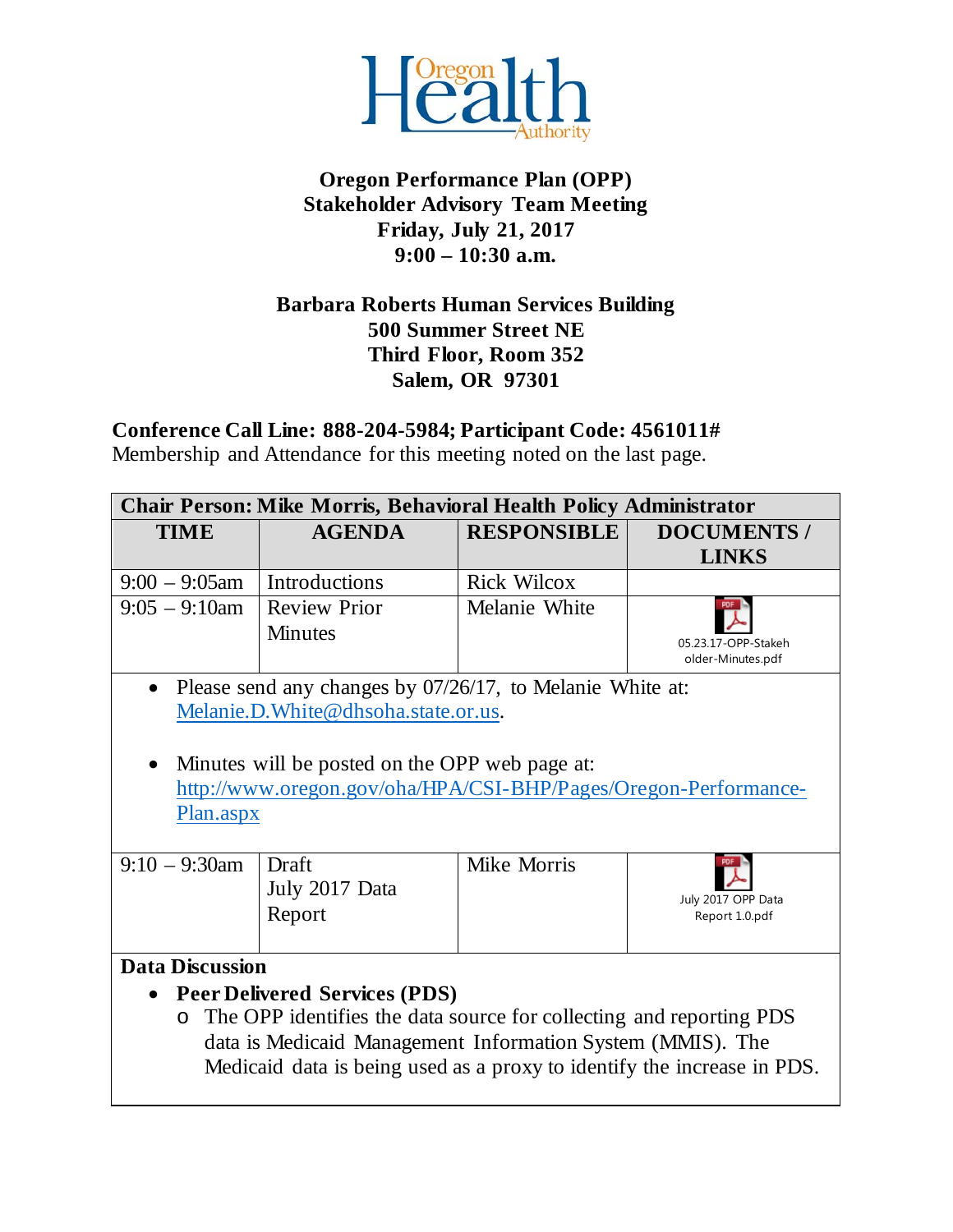# • **Oregon State Hospital**

o OHA has revised the Choice Contract and the incentive payment to align with the OPP metrics regarding OSH discharges. OSH is working on improving its processes around Interdisciplinary Team Meetings (IDT) to ensure Choice contractors are included in IDTs from admission.

# • **Acute Care and ED**

- o Discussed data for the metric two or more readmissions to ED within a six month period of time.
	- These numbers for readmission rates fall within national trends.

# • **Jail Diversion**

o Report pre-arrests and post-arrests (pre- and post-booking).

| $9:30 - 9:55$                                                                     | <b>Implementation Plan</b><br>Requirements and<br>Strategies:                                   | Mike Morris and<br>Darcy Strahan | SH Requirements and<br>Strategies 07.11.17.pd     |  |
|-----------------------------------------------------------------------------------|-------------------------------------------------------------------------------------------------|----------------------------------|---------------------------------------------------|--|
|                                                                                   | <b>Supported Housing</b>                                                                        |                                  |                                                   |  |
| Discussion regarding distribution on East and West side of Cascades.<br>$\bullet$ |                                                                                                 |                                  |                                                   |  |
| $9:55 - 10:05$                                                                    | <b>Implementation Plan</b><br>Requirements and<br>Strategies:<br>Supported<br>Employment        | Mike Morris                      | SE Requirements and<br>Strategies 07.11.17.pd     |  |
| Deferred until next meeting<br>$\bullet$                                          |                                                                                                 |                                  |                                                   |  |
| $10:05 - 10:20$                                                                   | <b>Implementation Plan</b><br>Requirements and<br>Strategies: Peer<br><b>Delivered Services</b> | Mike Morris                      | <b>PDS Requirements</b><br>and Strategies 07.11.1 |  |
| Deferred until next meeting                                                       |                                                                                                 |                                  |                                                   |  |
| $10:20 - 10:30$<br>am                                                             | Next Meeting:<br>September 19, 2017                                                             | Melanie White                    | <b>OPP Meeting</b><br>Dates.pdf                   |  |